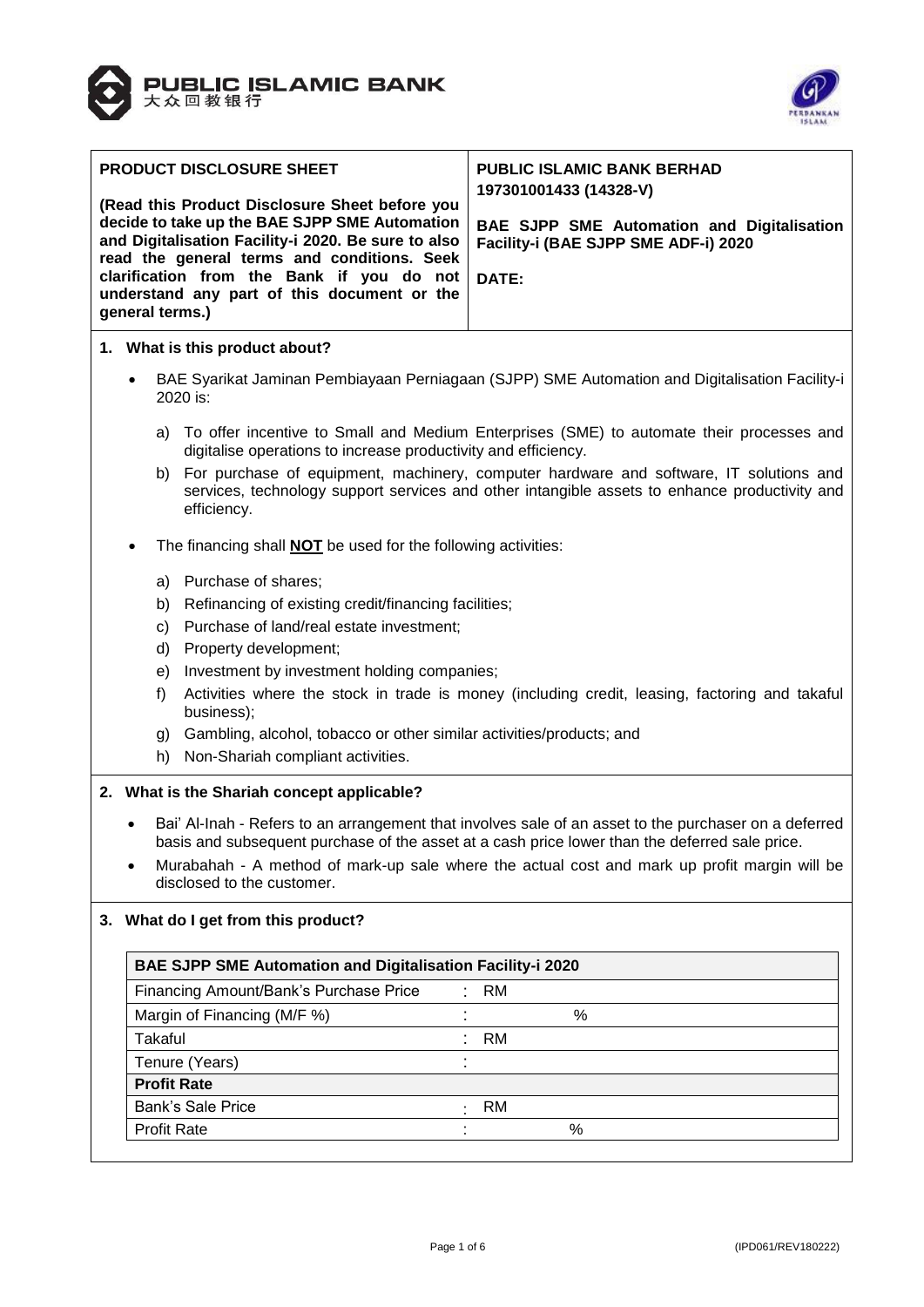



# **4. What are my obligations?**

| Rate                                        | %)<br>(Profit Rate $=$ |
|---------------------------------------------|------------------------|
| Monthly Instalment                          | RM                     |
| Total profit cost at the end of<br>vears    | RM                     |
| Total payment amount at the end of<br>vears | <b>RM</b>              |

# **5. What are the fees and charges I have to pay?**

- 5.1 Stamp Duty (if applicable)
	- As per the Stamp Act 1949 (Revised 1989).
- 5.2 Guarantee Fee (where applicable)
	- 0.5% per annum on the coverage amount, payable to Syarikat Jaminan Pembiayaan Perniagaan (SJPP).
	- Guarantee fee shall commence from the guarantee effective date and it is embedded in the chargeable financing rate.
- 5.3 Disbursement Fee
	- Include fees for registration of charge and other related charges.

For full list of fees and charges, please visit our website at [www.publicislamicbank.com.my.](http://www.publicislamicbank.com.my/)

### **6. What if I fail to fulfil my obligations?**

- 6.1 Unless otherwise stipulated under the respective type of facility, in the event of default the Bank reserves the right to impose the following:
	- a) For failure to pay any instalments of the facility(ies) from date of the first disbursement until the date of the maturity of the facility(ies), the *ta'widh* (compensation) rate that shall be applied is one per cent (1%) per annum on any overdue amount, or any such rate as approved by Bank Negara Malaysia.

Formula for *ta'widh* on overdue instalment(s) is as follows:

Overdue Instalment(s) X *Ta'widh* Rate X No. of Overdue Day(s) 365

b) Please take note that if your account remains in arrears and upon recall of the facility or brought to court for judgement before maturity date, late payment charge of 1% p.a. on the remaining outstanding balance will be imposed.

> Outstanding Balance X 1% p.a. X No. of Overdue Day(s) 365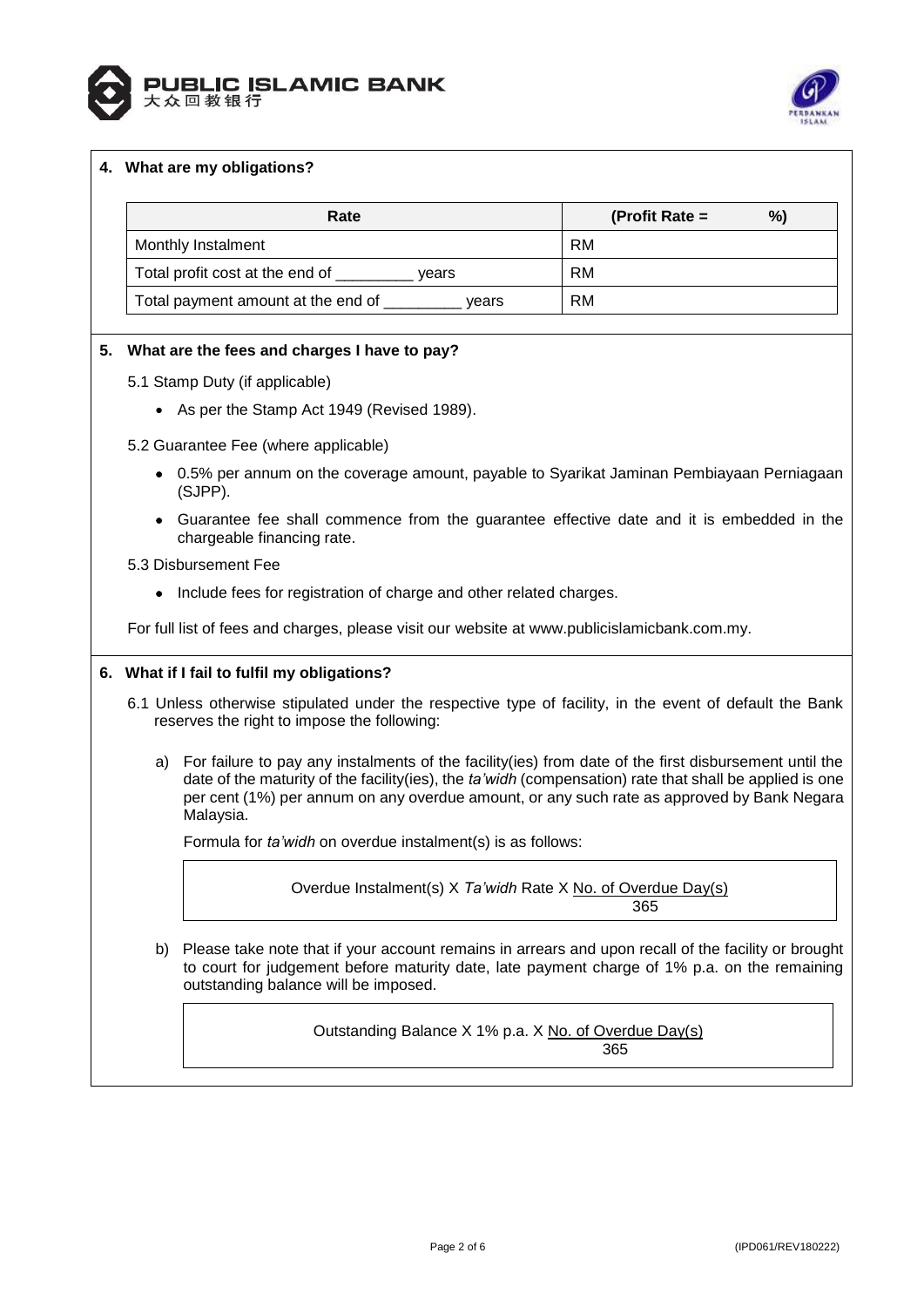



## **6. What if I fail to fulfil my obligations?, cont.**

c) For failure to pay any instalments and which failure continues beyond the maturity date of the facility(ies), the compensation rate that shall be applied is the Bank's Average Financing Rate\* (AFR) on the outstanding balance or any such rate as approved by Bank Negara Malaysia.

The formula for late payment charge after maturity is as follows:

Outstanding Balance X AFR X No. of Overdue Day(s) <u>365 - John Stein, Amerikaansk politiker (</u>

- Also known as "Combined Rate" which consist of two (2) elements namely *ta'widh* and *gharamah*. *Ta'widh* refers to the amount that may be compensated to the Bank based on actual loss incurred due to default while *gharamah* refers to the penalty charged on the defaulters over and above the *ta'widh*.
- d) The Bank shall not compound the compensation payable to the principal amount/financing amount.
- 6.2 A Guarantee Fee of 0.5% per annum on the coverage amount is payable to Syarikat Jaminan Pembiayaan Perniagaan (SJPP). The Guarantee Fee shall commence from the guarantee effective date. The said Guarantee Fee is embedded in the chargeable financing rate. In the event that the facility is cancelled by you after the Bank has paid the total Guarantee Fee for the entire year, the Bank reserves the right to recover from you one (1) year's Guarantee Fee amounting to 0.5% per annum of the amount guaranteed by any approved method the Bank determines including by debiting your account with the Bank with twenty-one (21) days prior written notice to you.
- 6.3 The Bank has the right at any time without notice to you to debit your Current/Savings Account with us towards payment of the monthly payment of the financing and any other charges and/or fees incurred in the granting of the financing including Takaful contribution, quit rent, assessment, cost of an updated/revised valuation reports, fees for searches, legal fees for preparation and perfection of security documents by Bank's solicitors, legal costs incurred in relation to enforcement of security/ recovery cost and any other cost or expenses incidental thereto.
- 6.4 The financing tenure shall be up to ten (10) years or such other term as determined by Bank Negara Malaysia.
- 6.5 If the financing tenure extends into retirement, you are to advise us on your plans to service the monthly payment after your retirement.
- 6.6 You are to furnish us all relevant information regarding financing taken from all financial institutions, cooperatives, building societies, credit companies and merchants that provide credit sales, etc. and to fully and accurately disclose material information that has a bearing on our financing decision. Failure by you to disclose essential and correct information in the financing application as well as the consequences of providing incomplete or incorrect information may lead to a higher financing rate or rejection of your financing application.
- 6.7 Legal action will be taken if you fail to respond to reminder notices.
- 6.8 Legal action against you may affect your credit rating leading to financing being more difficult or expensive to you.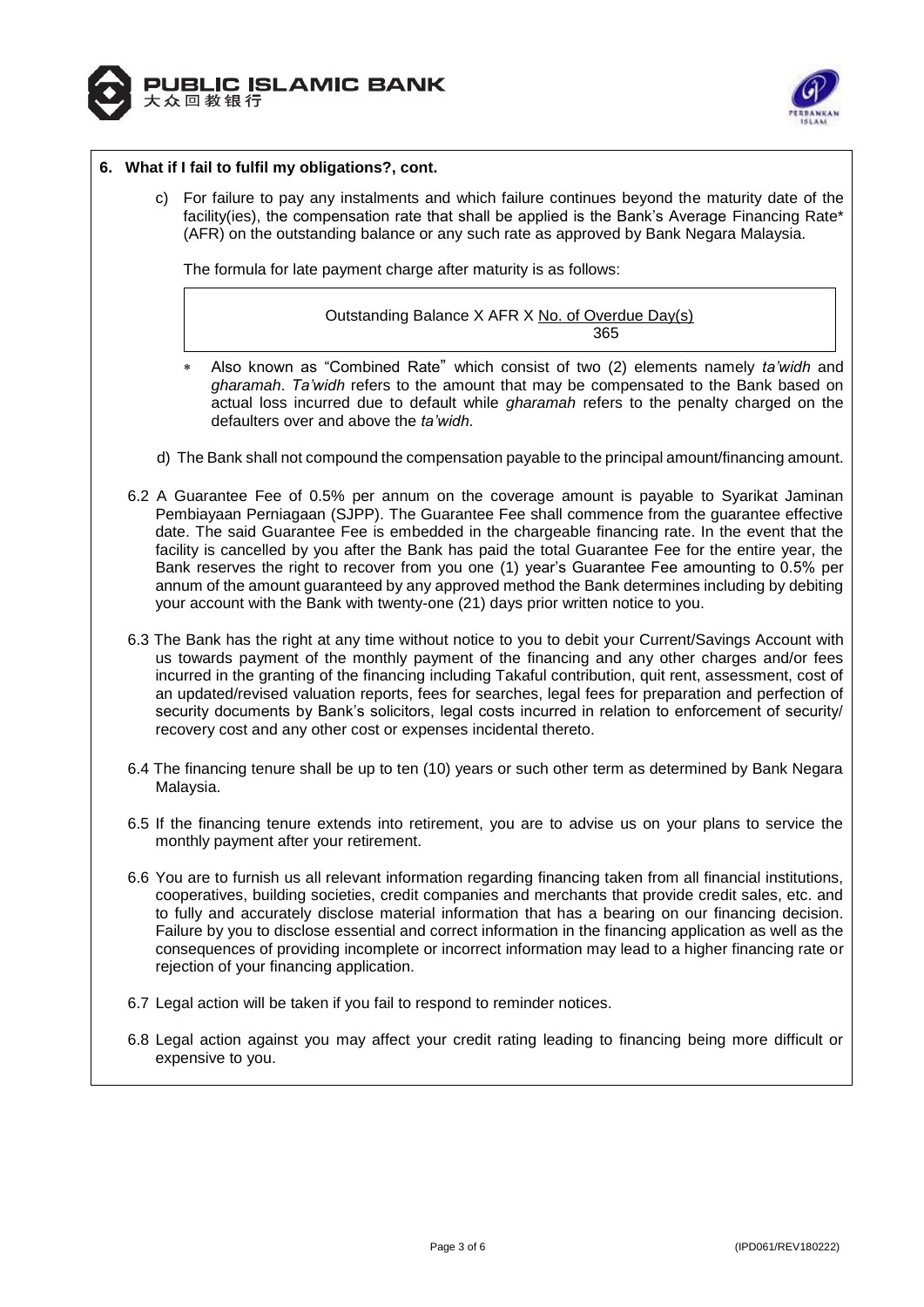



## **6. What if I fail to fulfil my obligations?, cont.**

6.9 Under specific circumstances where the customer is not contactable, the Bank's obligation is considered to be fulfilled if such notice has been sent to the last known address of the customer at least seven (7) calendar days in advance.

## **Other terms and conditions**

- 1) You may select to use Bank's panel lawyers/Takaful operators/valuers.
- 2) On case to case basis depending on your credit assessment by the Bank, you may be required to provide a guarantor.

### **7. What if I fully settle the financing before its maturity?**

- The Bank will offer lesser rebate (ibra') on the remaining unearned profit.
- Rebate (Ibra') refers to an act by a person relinquishing his rights to collect payment due from another person. The bank may grant rebate (ibra') to customers of a sale based financing who settled their facility prior to the agreed settlement period as stipulated in the agreement.

### Calculation Example:

|           | Rebate (Ibra')<br>a)                     | $=$ Deferred profit - Early settlement charges                   |
|-----------|------------------------------------------|------------------------------------------------------------------|
|           | Example                                  | $=$ RM98,167.98 - RM0.00                                         |
|           |                                          | $=$ RM98,167.98                                                  |
|           |                                          |                                                                  |
|           | b) Settlement amount                     | $=$ Outstanding selling price + Instalments due - Rebate (Ibra') |
|           | Example                                  | $=$ RM267,766.53 + RM2,028.53 - RM98,167.98                      |
|           |                                          | $=$ RM171,627.08                                                 |
| $\bullet$ | No Early Settlement Fee will be charged. |                                                                  |
|           |                                          |                                                                  |

# **8. Do I need any Takaful coverage?**

| Mortgage Reducing Term Takaful (MRTT)  |  | II Yes         | $\sim$ 1 $\sim$ 1 $\sim$ | - No |
|----------------------------------------|--|----------------|--------------------------|------|
| Business Financing Term Takaful (BFTT) |  | II Yes II No   |                          |      |
| Fire/House Holder/House Owner Takaful  |  | [ ] Yes [ ] No |                          |      |

Note: The customer can refer to the Branch on the list of panel Takaful operators. The Bank may provide quotations for any compulsory Takaful offered by the Bank's panel of Takaful operators but the customer is free to use the service of non-panel Takaful operators. However, only the amount from Takaful providers approved by the Bank may be financed.

### **9. What are the major risks?**

 In the event that the Government of Malaysia vary or amend any terms and conditions including the amount of guarantee, the Bank reserves the right to cancel the facilities or restructure the facilities subject to the new terms and conditions.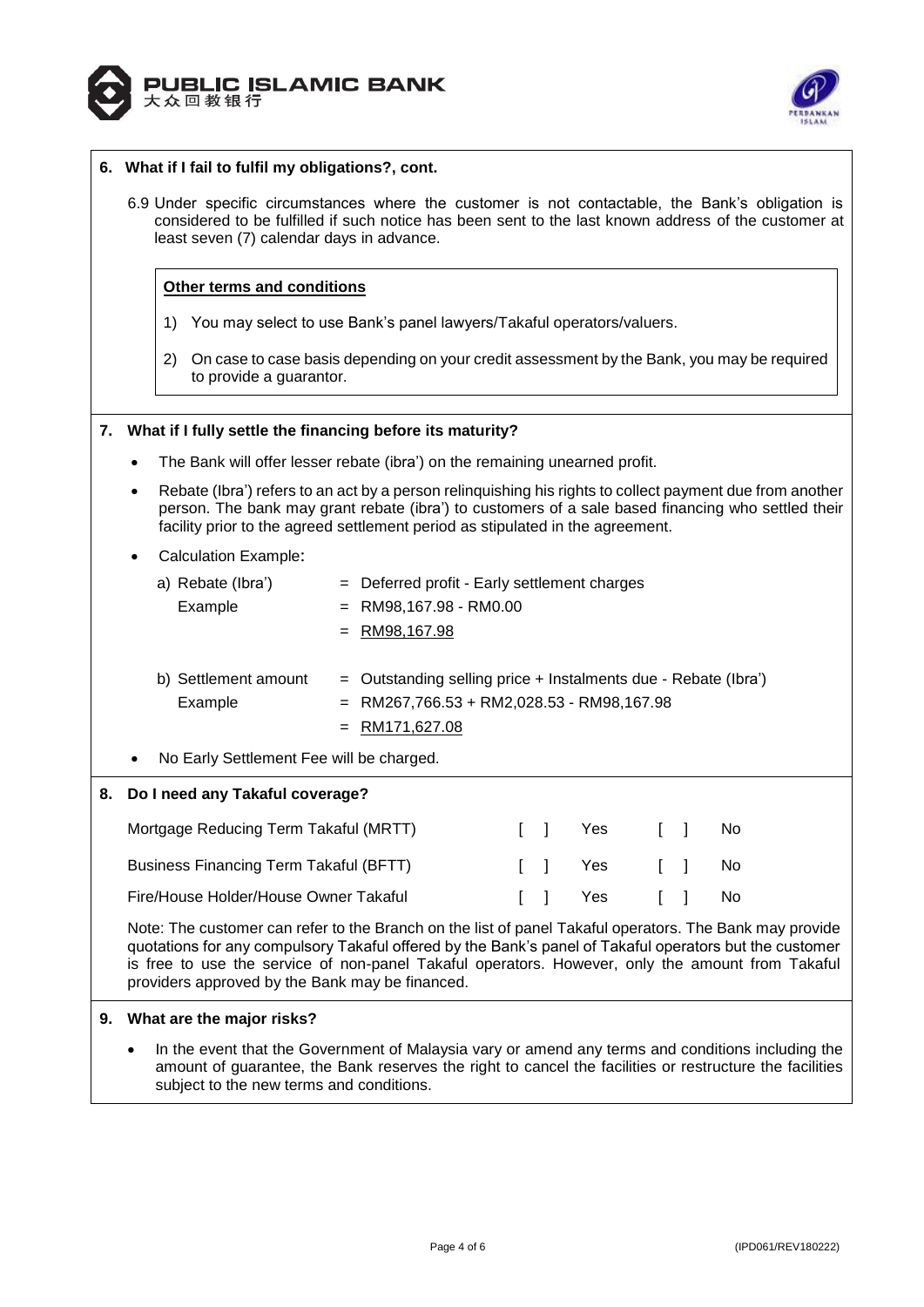



| 10. What do I need to do if there are changes to my contact details?                                                                                                                                                                                                                                                                                                                                                                                                                                    |  |  |
|---------------------------------------------------------------------------------------------------------------------------------------------------------------------------------------------------------------------------------------------------------------------------------------------------------------------------------------------------------------------------------------------------------------------------------------------------------------------------------------------------------|--|--|
| It is important that you inform us (written notice to be sent to the account holding branch) of any<br>$\bullet$<br>change in your contact details to ensure that all correspondences reach you in a timely manner.                                                                                                                                                                                                                                                                                     |  |  |
| 11. Where can I get assistance and redress?                                                                                                                                                                                                                                                                                                                                                                                                                                                             |  |  |
| If you have difficulties in making payments, you should contact us earliest possible to discuss<br>$\bullet$<br>payment alternatives.                                                                                                                                                                                                                                                                                                                                                                   |  |  |
| If you wish to complain on the products or services provided by us, you may contact us at:<br>$\bullet$                                                                                                                                                                                                                                                                                                                                                                                                 |  |  |
| <b>Public Islamic Bank Berhad</b><br>25th Floor, Menara Public Bank<br>146 Jalan Ampang<br>50450 Kuala Lumpur<br><b>Telephone :</b><br>1-800-22-5555<br><b>Fax</b><br>03-2162 2224<br>E-mail :<br>islamicbkg@publicislamicbank.com.my<br>https://www.publicislamicbank.com.my<br><b>Website :</b>                                                                                                                                                                                                       |  |  |
| Alternatively, you may seek the services of Agensi Kaunseling dan Pengurusan Kredit (AKPK), an<br>$\bullet$<br>agency established by Bank Negara Malaysia to provide free services on money management, credit<br>counselling, financial education and debt restructuring for individuals. You can contact AKPK at:<br><b>Tingkat 8, Maju Junction Mall</b><br>1001, Jalan Sultan Ismail<br>50250 Kuala Lumpur<br>Telephone : 03-2616 7766<br>E-mail<br>enquiry@akpk.org.my<br>$\mathcal{L}_{\rm{max}}$ |  |  |
| If your query or complaint is not satisfactorily resolved by us, you may contact Bank Negara Malaysia<br>$\bullet$<br>TELELINK at:                                                                                                                                                                                                                                                                                                                                                                      |  |  |
| <b>Customer Contact Centre (BNMTELELINK)</b><br><b>Bank Negara Malaysia</b><br>P.O. Box 10922<br>50929 Kuala Lumpur<br>1-300-88-5465 (1-300-88-LINK)<br><b>Telephone</b><br>603-2174 1717<br><b>Overseas</b><br><b>Operating Hours</b><br>9:00 a.m. - 5:00 p.m. (Monday - Friday except public holiday)<br><b>Web Form</b><br>telelink.bnm.gov.my                                                                                                                                                       |  |  |
| 12. Where can I get further information?                                                                                                                                                                                                                                                                                                                                                                                                                                                                |  |  |
| Should you require additional information, please refer to the bankinginfo website at<br>٠<br>www.bankinginfo.com.my.                                                                                                                                                                                                                                                                                                                                                                                   |  |  |